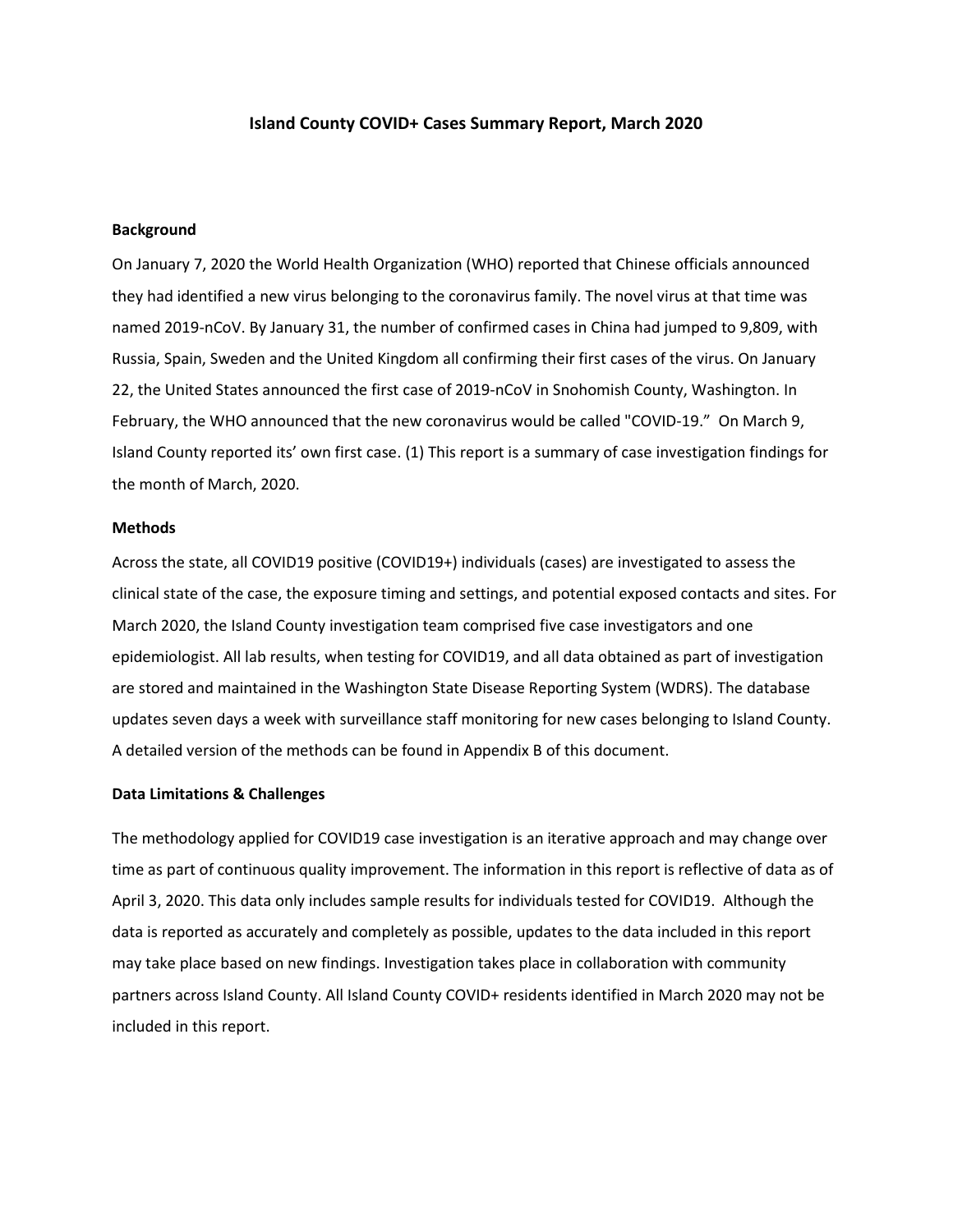#### **Findings**

On March 9<sup>th</sup>, 2020, a University of Washington (UW) Lab reported to the Washington State Department of Health (DOH) and the WDRS database the first lab confirmed positive COVID19 case for Island County, followed by a second case on March 11, 2020. The first case is a male in his 50s with primary residency in Oak Harbor. From March 9<sup>th</sup> to March 31<sup>st</sup>, 114 COVID19+ cases were identified in Island County. On March 21 the first case of COVID19 in a long-term care facility was reported in a resident of Careage of Whidbey. Careage of Whidbey is located in Coupeville on Whidbey Island. This long-term care facility was identified as a cluster due to the number of patients and staff that tested positive. In the coming weeks, staff will produce a report on the findings from the Careage cluster investigation. (Appendix A: Table 1 & Table 2) (Figure 1)



**Figure 1: Daily COVID19+ Case Count Exclusive of Careage Cluster, March 2020**

The epidemiologic curve is a tool to track the outbreak of a disease. It visualizes positive cases and deaths over the progression of the outbreak. More cases or deaths over a short period of time creates a very steep curve, while a flat curve indicates fewer cases over more time. As an outbreak progresses, governments enact policies to help flatten the curve. One such policy is Governor Inslee's "Stay Home, Stay Healthy" order. Figure 2 visualizes Island County's epidemiologic curve for March 2020. (Figure 2)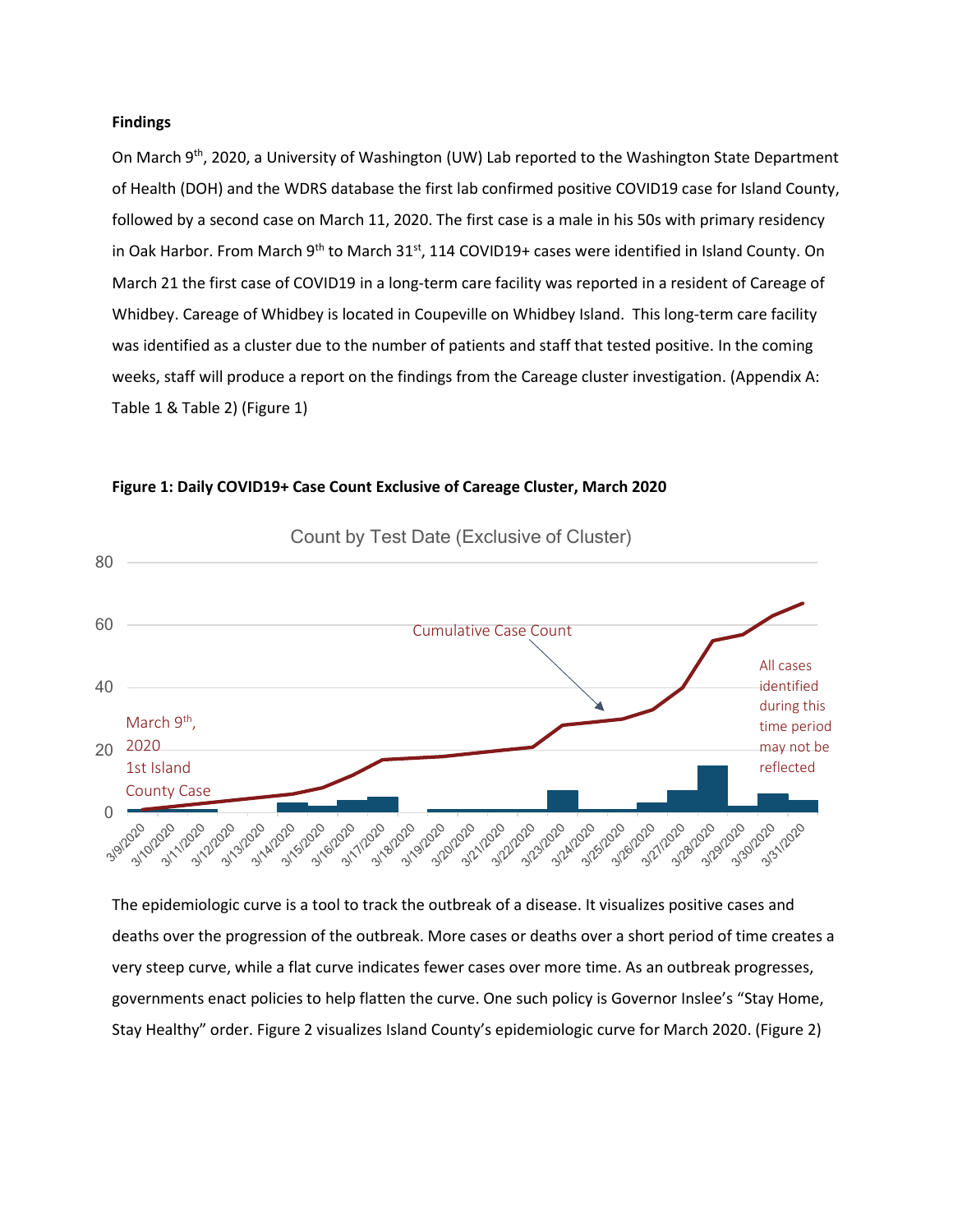**Figure 2: Island County Epidemiological Curve by Careage Cluster Counts and Non-Careage Counts, March 2020**



Across all cases in Island County, those cases who identify at birth as female represent 68% of the total cases over March 2020, compared to 32% in those who identify at birth as male. (Table 2)

**Table 2: COVID19+ Cases Sex at Birth, March 2020**

| Sex                | N   | ℅    |
|--------------------|-----|------|
| Female             | 77  | 68%  |
| Male               | 37  | 32%  |
| <b>Grand Total</b> | 114 | 100% |

For March 2020, age for all Island County COVID+ cases is evenly distributed across adult age groups. During the month of March only one positive case has been reported for the age band 19 years or younger. The other 113 cases are evenly distributed among the remaining four age bands, with 23% falling into the 20-39 age group, 26% falling into the 40-59 age group, 27% falling into the 60-79 age group, and 23% falling into the 80+ age group. (Table 3)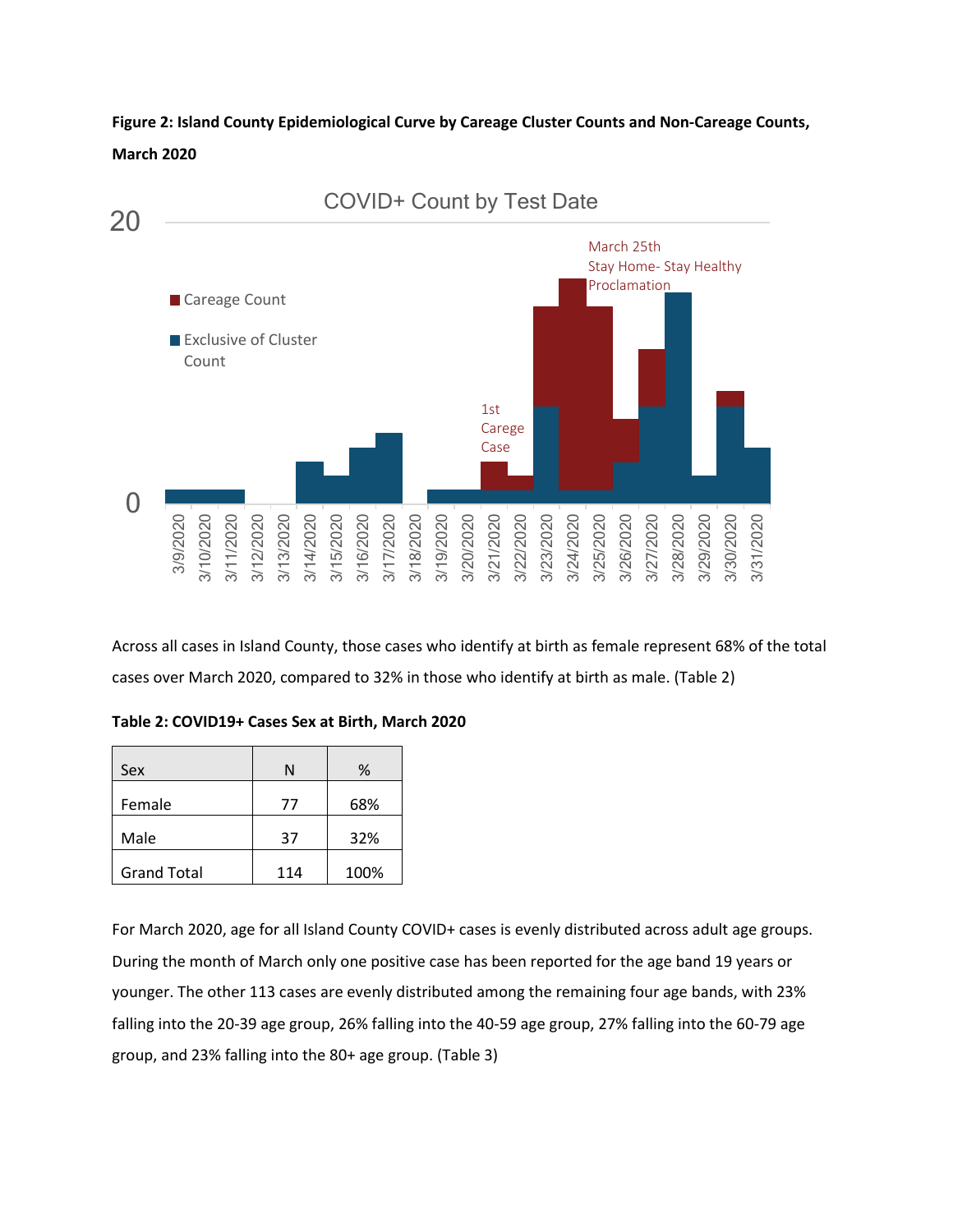| Age      |     |            |
|----------|-----|------------|
| Group    | N   | % of Cases |
| $<$ /=19 | 1   | 1%         |
| 20-39    | 26  | 23%        |
| 40-59    | 30  | 26%        |
| 60-79    | 31  | 27%        |
| $80+$    | 26  | 23%        |
| Total    | 114 | 100%       |

#### **Table 3: COVID19+ Cases Age Groups, March 2020**

Although the Washington State COVID19 outbreak began in Snohomish County, the first COVID19+ case was identified as an Oak Harbor resident. Since March 9<sup>th</sup>, the distribution of identified positive cases had been varied with more of the cases, 48%, reported in Coupeville. This number is skewed due to the ongoing COVID19 outbreak at Careage of Whidbey. (Table 4)

| Table 4: Geographic Location COVID19+ Cases in Island County, March 2020 |  |  |
|--------------------------------------------------------------------------|--|--|
|                                                                          |  |  |

| Location                      | ٨   | %    |
|-------------------------------|-----|------|
| Camano Island                 | 23  | 20%  |
| Camano Island-Josephine       | 3   | 3%   |
| Clinton                       | 4   | 4%   |
| Coupeville                    | 9   | 8%   |
| Coupeville-Careage of Whidbey | 46  | 40%  |
| Freeland                      | 7   | 6%   |
| Greenbank                     | 1   | 1%   |
| Langley                       | 5   | 4%   |
| Oak Harbor                    | 16  | 14%  |
| <b>Grand Total</b>            | 114 | 100% |

 $\overline{\phantom{a}}$ 

When the data is examined with the exclusion of the LTC outbreak cases, the majority of cases are identified as residents of Camano Island (98282) with a rate of 158.28 cases per 100,000 residents.<sup>1</sup> (Table 5) (Figure 3)

 $1$  Rates of 100,000 individuals is standard when reporting incidence rates because it allows for comparison across counties. For simplicity purposes, this report also includes rate per 1,000 individuals.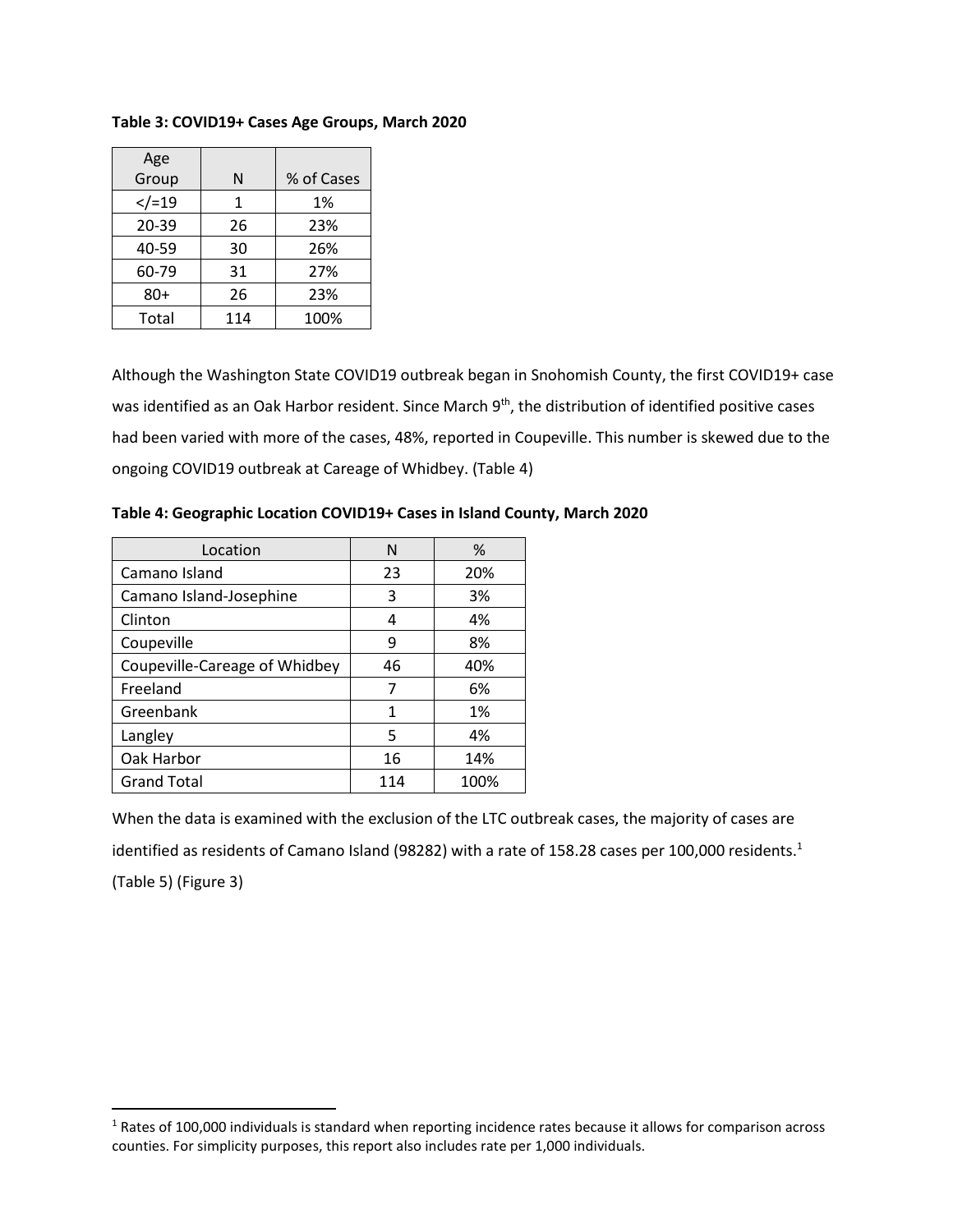|       |    |            | Rate per |                |
|-------|----|------------|----------|----------------|
| Zip   | N  | Population | 100,000  | Rate per 1,000 |
| 98236 | 3  | 6,245      | 48.04    | 0.48           |
| 98239 | 9  | 7,273      | 123.75   | 1.24           |
| 98249 | 8  | 4,040      | 198.02   | 1.98           |
| 98253 | 1  | 1,711      | 58.45    | 0.58           |
| 98260 | 5  | 5,577      | 89.65    | 0.90           |
| 98277 | 15 | 38,632     | 38.83    | 0.39           |
| 98282 | 26 | 16,427     | 158.28   | 1.58           |

**Table 5: Island County Rate of Positive Test Results Per 100,000 & 1,000 Residents by Zip Code-Exclusive of Careage Cluster, March 2020**

**Figure 3: Island County Rate of Positive Test Results per 1,000 Residents by Zip Code-Exclusive of Careage Cluster, March 2020**



Rates of COVID19+ per 1000 Residents in Island County March 2020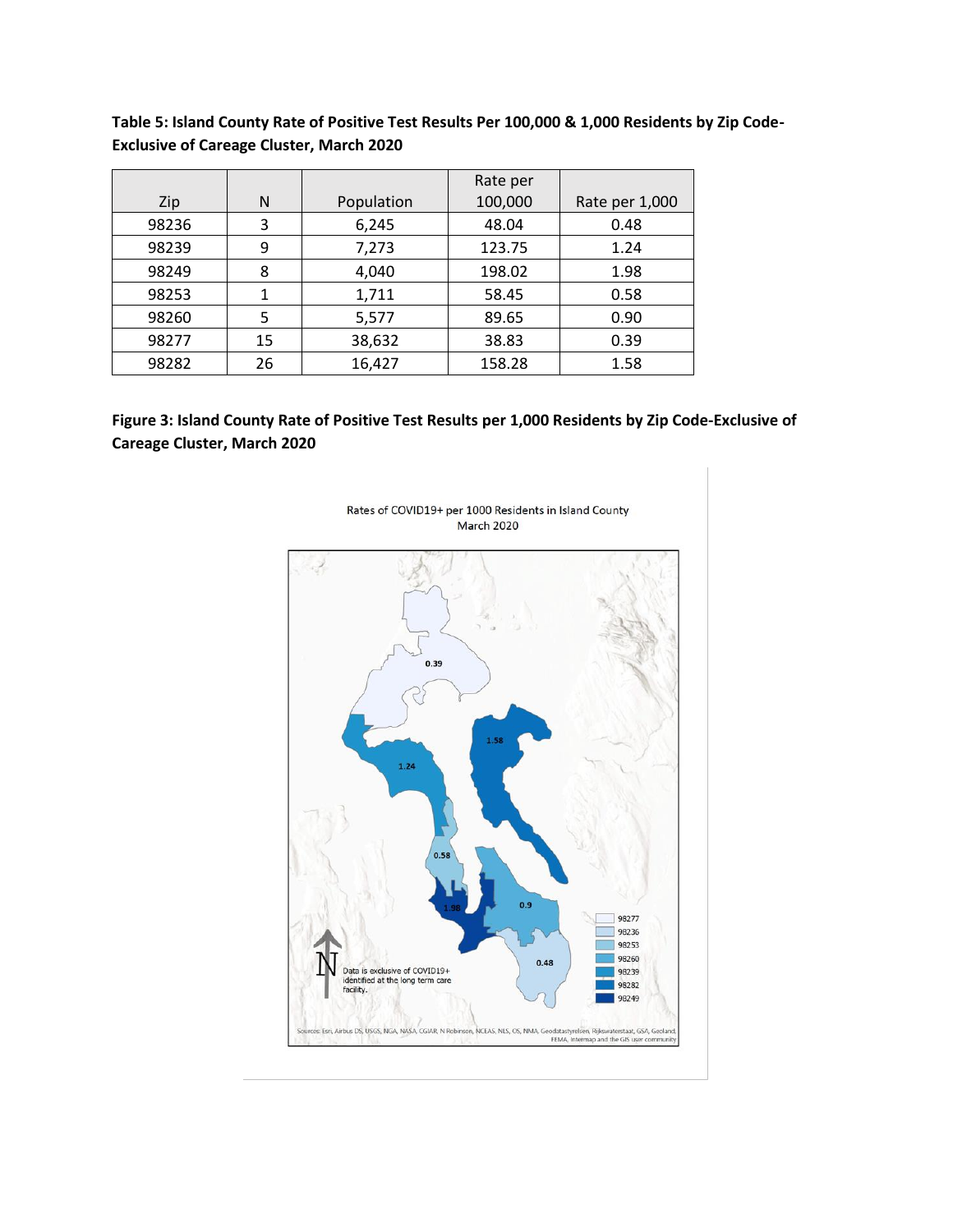Once a case is identified in Island County, the case investigators interview the individual to confirm that the case meets the case definition. According to the CDC, the case definition is a statement consisting of the following three elements:

1: Specify if a person has met the conditions of a set of symptoms or identified as having the disease through laboratory findings;

2: The individual falls within the timeframe set forth by the case definition; and

3: That condition occurred after contact with another infected individual. (2)

According to the Washington State DOH, signs and symptoms that help identify if an individual meets the case definition include: fever, cough, and shortness of breath. As a part of the investigation process, the case investigators assess an individual's presenting symptoms. To date, 41 individuals reported a cough as the primary symptom, 45 individuals reported a fever as the primary symptom, 25 reported muscle pain, and 23 reported chills as the primary symptom. (Table 6)

**Table 6: Reported Symptoms among Island County COVID19+ Cases, March 2020**

| Symptom | N  |
|---------|----|
| Cough   | 41 |
| Fever   | 25 |
| Muscle  |    |
| Pain    | 24 |
| Chills  | 23 |

According to the WHO, individuals of all ages can be infected with COVID19. The most recent research does indicate that older individuals, and those with pre-existing medical conditions (such as asthma, diabetes, heart disease) appear to be more vulnerable to becoming severely ill with the virus. (3) For the cases identified in Island County in March 2020, the pre-existing condition most often reported during investigation is asthma with thirteen individuals reporting a current asthma diagnosis, followed by diabetes with ten individuals reporting a diabetes diagnosis, eight individuals reporting a current chronic heart disease diagnosis, and ten individuals reporting a chronic lung disease diagnosis. (Table 7)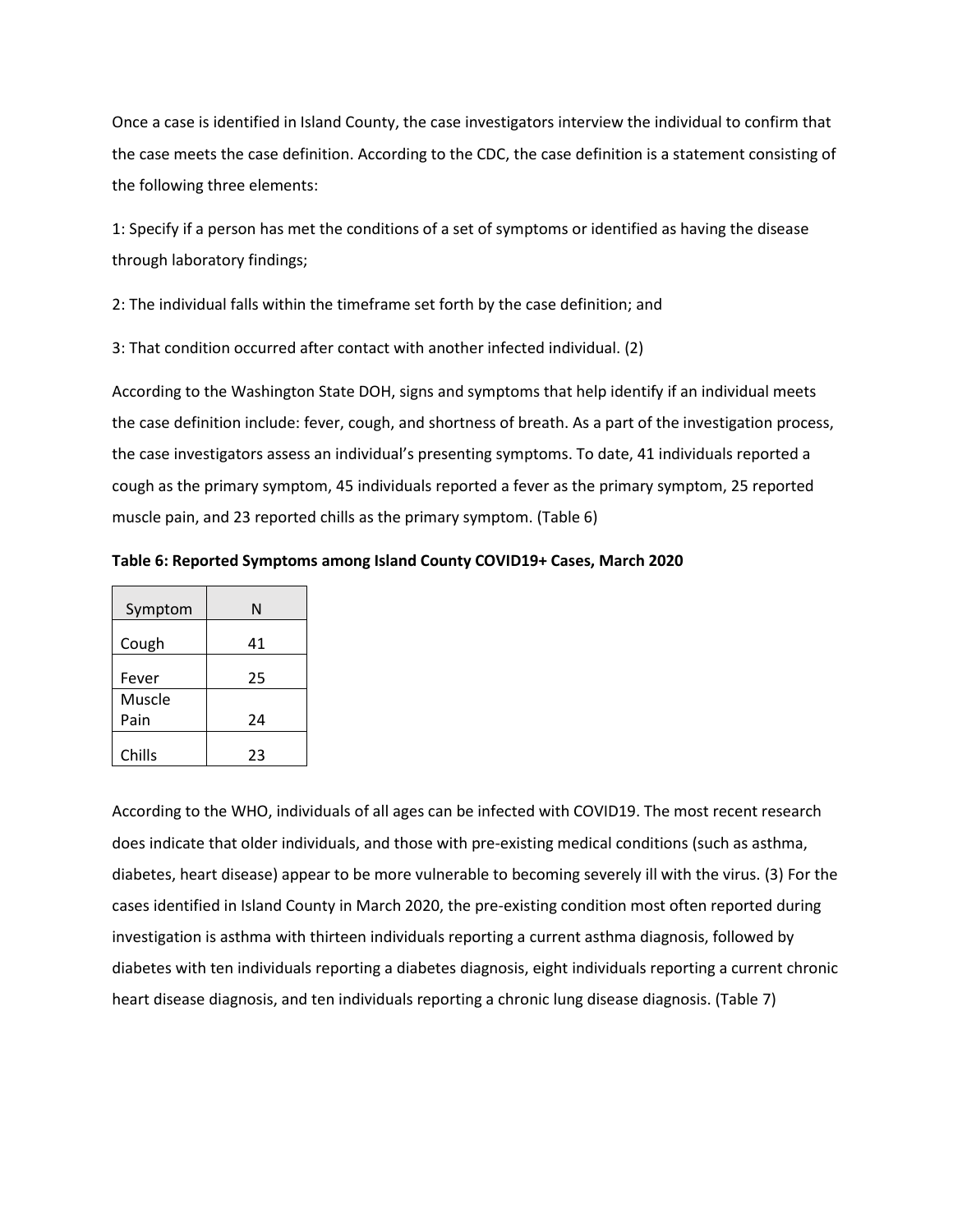## **Table 7: Reported pre-Existing Conditions among Island County COVID19+ Cases, March 2020**

| <b>Pre-Existing Conditions</b> |    |
|--------------------------------|----|
| Asthma                         | 13 |
| Diabetic                       | 10 |
| <b>Chronic Heart Disease</b>   |    |
| <b>Chronic Lung Disease</b>    | 10 |
| <b>Chronic Kidney Disease</b>  |    |
| <b>Renal Failure</b>           |    |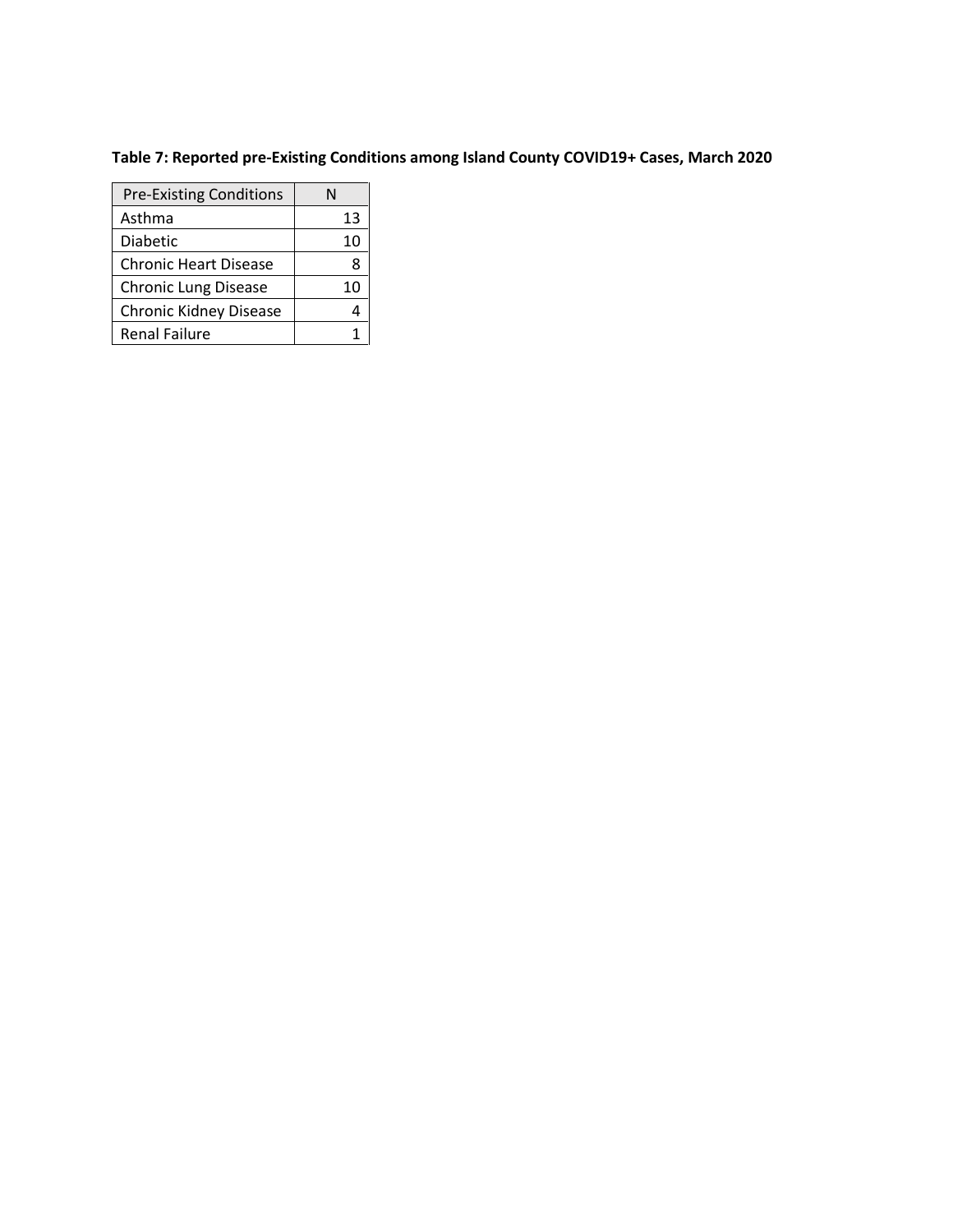### **Appendix A:**

Table 1: Daily COVID19+ Case Count Exclusive of Careage of Whidbey Cluster, March 2020

| Date      | N           |
|-----------|-------------|
| 3/9/2020  | 1           |
| 3/10/2020 | 1           |
| 3/11/2020 | 1           |
| 3/14/2020 | 3           |
| 3/15/2020 | 2           |
| 3/16/2020 | 4           |
| 3/17/2020 | 5           |
| 3/19/2020 | 1           |
| 3/20/2020 | $\mathbf 1$ |
| 3/21/2020 | 1           |
| 3/22/2020 | 1           |
| 3/23/2020 | 7           |
| 3/24/2020 | 1           |
| 3/25/2020 | 1           |
| 3/26/2020 | 3           |
| 3/27/2020 | 7           |
| 3/28/2020 | 15          |
| 3/29/2020 | 2           |
| 3/30/2020 | 7           |
| 3/31/2020 | 4           |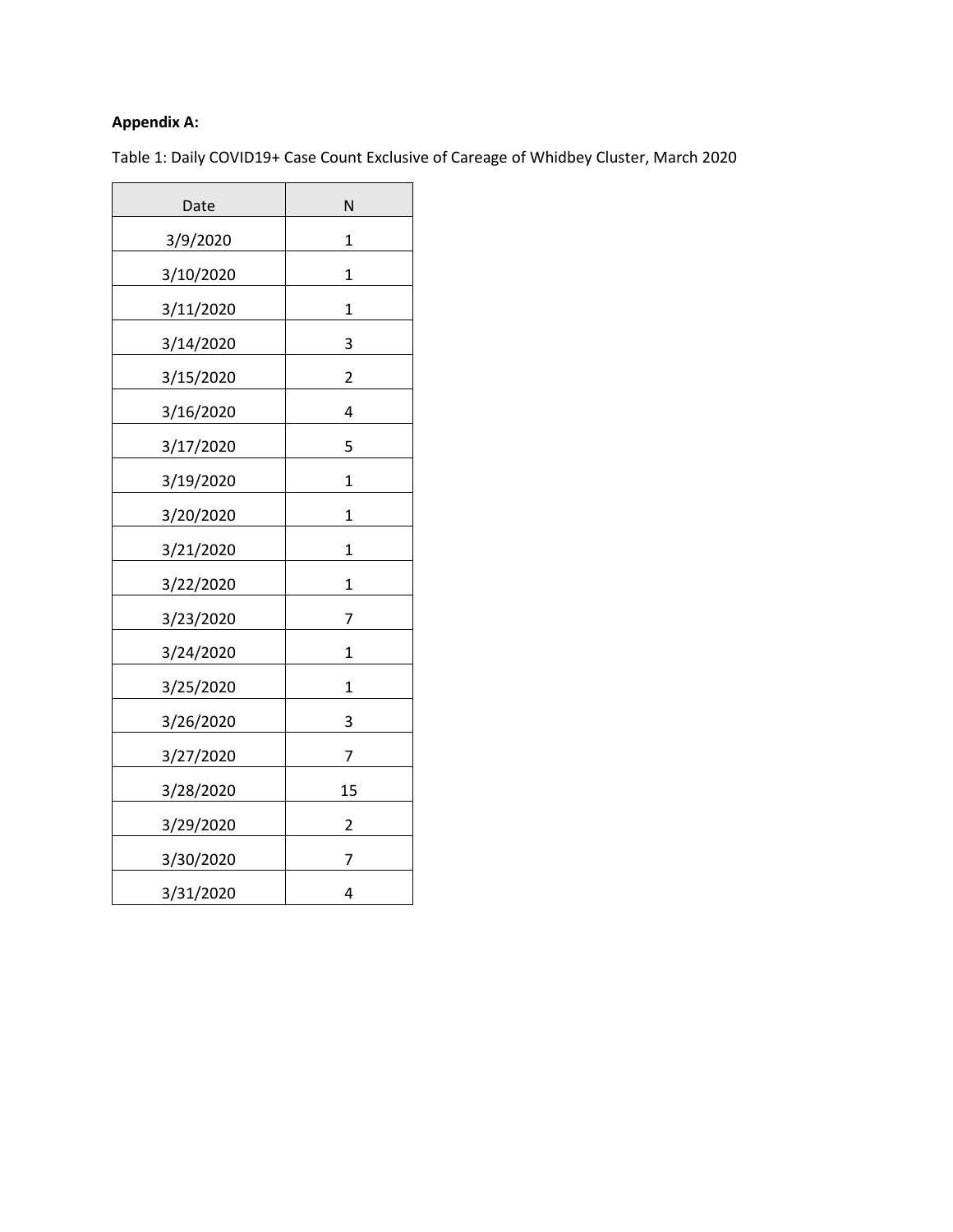| Date               | N                       |
|--------------------|-------------------------|
| 3/9/2020           | 1                       |
| 3/10/2020          | 1                       |
| 3/11/2020          | $\mathbf 1$             |
| 3/14/2020          | 3                       |
| 3/15/2020          | $\overline{2}$          |
| 3/16/2020          | 4                       |
| 3/17/2020          | 5                       |
| 3/19/2020          | 1                       |
| 3/20/2020          | 1                       |
| 3/21/2020          | 3                       |
| 3/22/2020          | $\overline{\mathbf{c}}$ |
| 3/23/2020          | 14                      |
| 3/24/2020          | 16                      |
| 3/25/2020          | 14                      |
| 3/26/2020          | 6                       |
| 3/27/2020          | 11                      |
| 3/28/2020          | 15                      |
| 3/29/2020          | 2                       |
| 3/30/2020          | 8                       |
| 3/31/2020          | 4                       |
| <b>Grand Total</b> | 114                     |

Table 2: Daily COVID19+ Count Inclusive of Careage of Whidbey Cluster, March 2020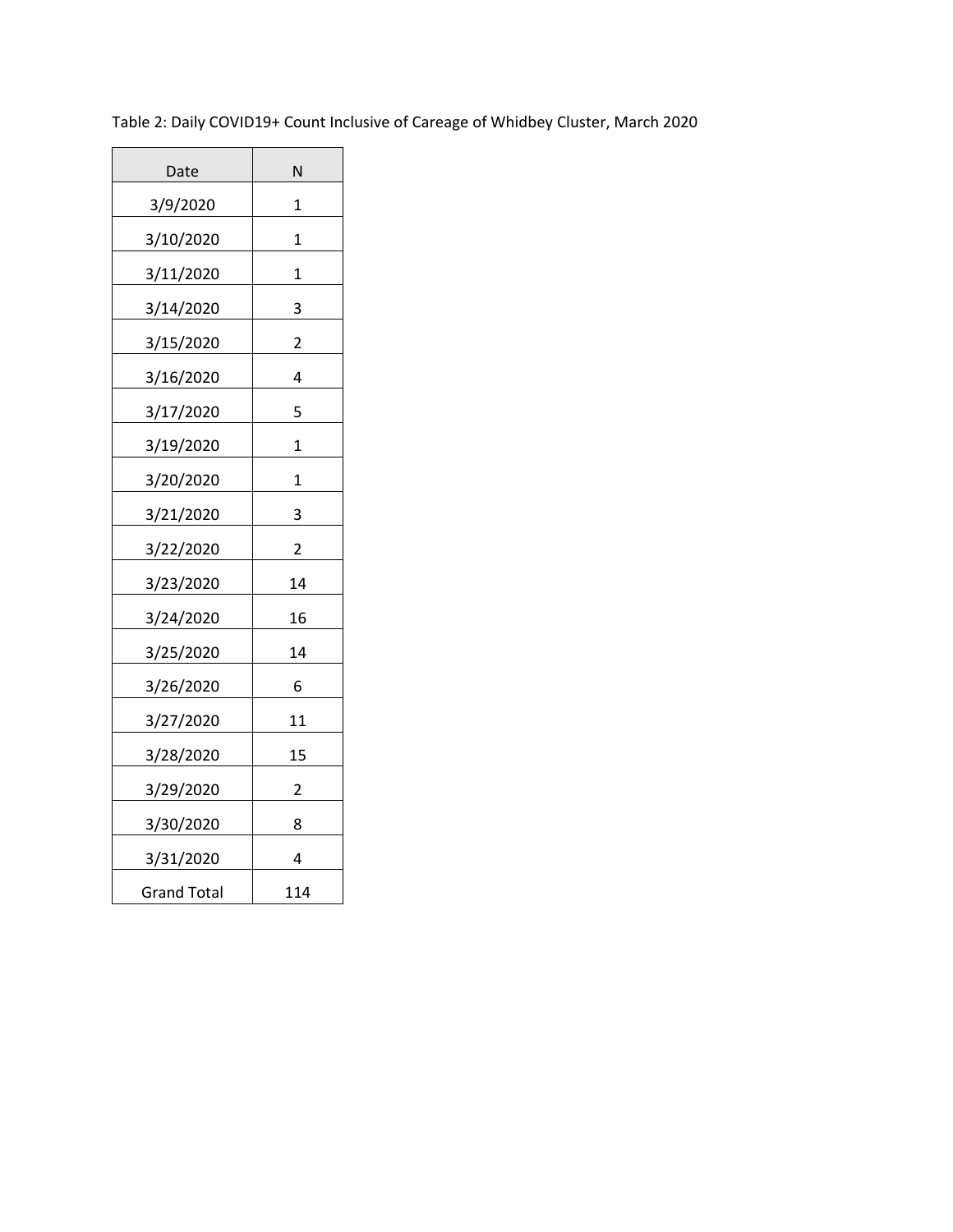### **Appendix B:** Case Investigation Methodology, March 2020